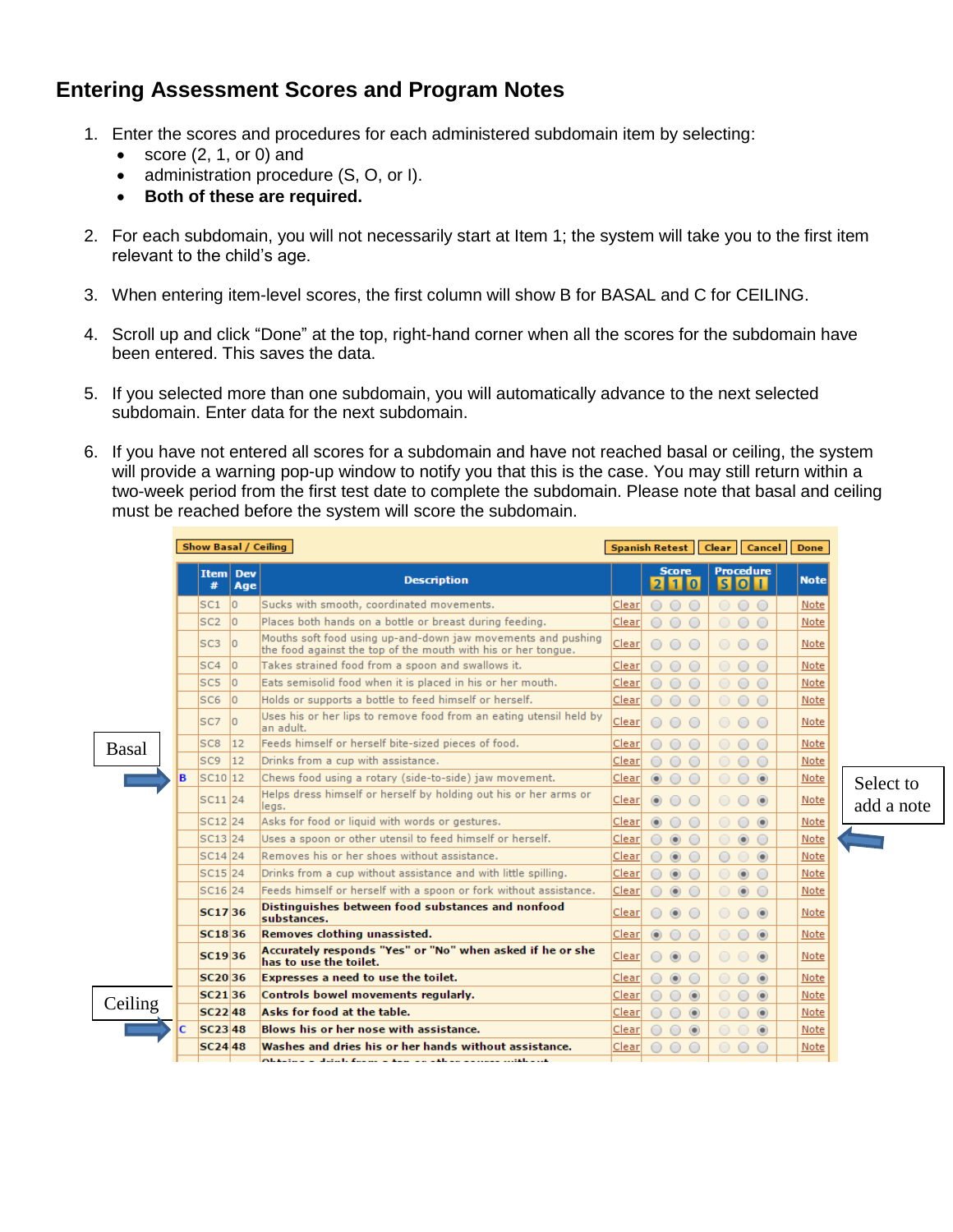7. A summary of scores will be shown on the first information page when data have been added to the last selected subdomain.

| $\circ$ Raw Scores $^{123}$ $\circ$ Item Details $\sim$ |     |           | <b>Program Note</b>   | <b>Test Observations</b> |                                     | <b>Domain Totals</b> |  |
|---------------------------------------------------------|-----|-----------|-----------------------|--------------------------|-------------------------------------|----------------------|--|
| <b>Select Domain</b>                                    | All | Test Date | Examiner <sup>1</sup> | Raw<br><b>Score</b>      | <b>Spanish</b><br>S <sub>1</sub> /0 | AE PR SS             |  |
| <b>Adaptive</b>                                         |     |           |                       |                          |                                     |                      |  |
| Self-Care <sup>Q</sup>                                  |     | 5/28/2015 | Susie Hardworker      |                          |                                     | 21.                  |  |
| <b>Personal Responsibility</b>                          |     | 5/28/2015 | Susie Hardworker      |                          |                                     | $< 24 < 1$ 1         |  |
| <b>Personal-Social</b>                                  |     |           |                       |                          |                                     |                      |  |

## **Program Notes**

The Florida Child Outcomes Measurement System requires the collection of information on the data point associated with the assessment. The assessments for Child Outcomes Entry and Exit will not be counted if Program Note 2 for both entry and exit are recorded.

- 1. After assessment scores have been entered, click on Program Note.
	- **Program Note 2 will be used to enter the data point.** 
		- o Users can enter notes in the Program Note memo box for other purposes, but this field will not be reviewed to match records for Child Outcomes reporting purposes.

|                                 |                    |           |                        |                            | Step 1: Select "Program Note"       |                      |  |
|---------------------------------|--------------------|-----------|------------------------|----------------------------|-------------------------------------|----------------------|--|
| Raw Scores 123 O Item Details Q |                    |           | <b>Program Note</b>    | <b>Test Observations</b>   |                                     | <b>Domain Totals</b> |  |
| <b>Select Domain</b>            | $\blacksquare$ All | Test Date | Examiner <sup>17</sup> | <b>Raw</b><br><b>Score</b> | <b>Spanish</b><br>S <sub>1</sub> /O | AE PR SS             |  |
| <b>Adaptive</b>                 |                    |           |                        |                            |                                     |                      |  |
| Self-Care                       |                    | 5/28/2015 | Susie Hardworker       |                            | $\Box$                              | 21                   |  |
| Personal Responsibility         |                    | 5/28/2015 | Susie Hardworker       |                            |                                     | $< 24 < 1$ 1         |  |
| <b>Personal-Social</b>          |                    |           |                        |                            |                                     |                      |  |

- 2. Click on the drop-down arrow next to Program Note 2 and all of the available options will be listed
- 3. Select the appropriate option from the drop down list.
- 4. Click on Save.

| Ħ<br>$\boxtimes$<br><b>Program Note</b><br>Program Note: (Maximum 25 characters)         | Program Note: (Maximum 25 characters)<br>Step 3: Select the appropriate option                                                                                                             |
|------------------------------------------------------------------------------------------|--------------------------------------------------------------------------------------------------------------------------------------------------------------------------------------------|
| Program Note 2:<br>Step 2: Select "Program Note 2"<br>Program Note 3:<br>Program Note 4: | <b>Program Note 2:</b><br><b>Program Note 3:</b><br>Part C Entry<br><b>Program Note 4:</b><br>Part C Exit<br>Transition<br><b>Program Note 5:</b><br>Part B Entry<br>Part B Exit<br>Cancel |
| Program Note 5:<br>Cancel<br>Save                                                        | Entry<br>Exit<br>/28/2015<br>Sus                                                                                                                                                           |
| Cancel<br>Save<br>Step 4: Click "Save"                                                   | 8<br>۰                                                                                                                                                                                     |